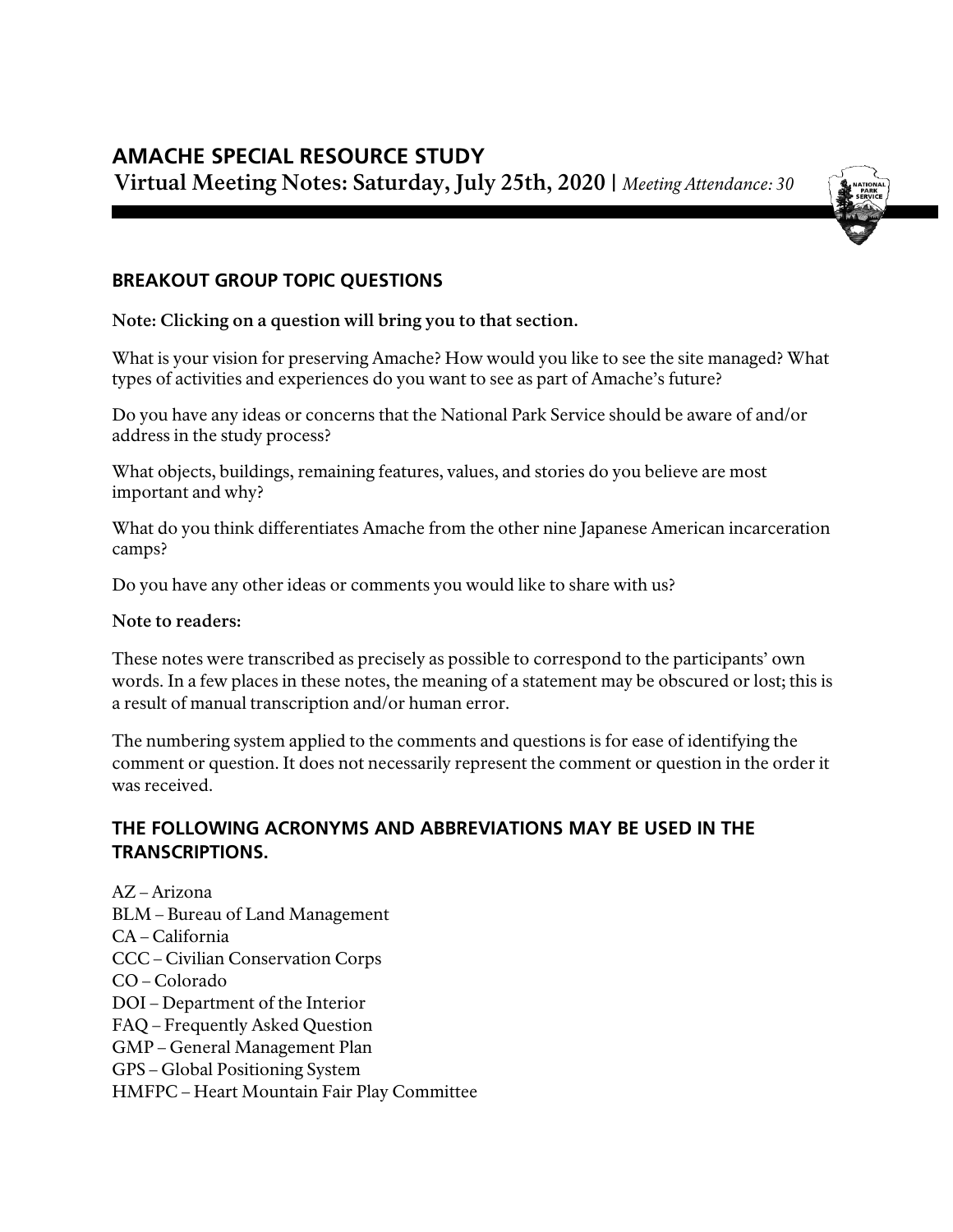IMR – Intermountain Region JA – Japanese American JACL – Japanese American Citizens League JACS – Japanese American Confinement Sites program JANM – Japanese American National Museum KA – Kansas MP – military police NEPA – National Environmental Policy Act NHL – National Historic Landmark NHS – National Historic Site NPS – National Park Service OR – Oregon POW – prisoner of war QR – quick response SF – square feet SHPO – State Historic Preservation Officer SRS – Special Resource Study TCP – Traditional Cultural Property TL – Tule Lake USFS – U.S. Forest Service VC – Visitor Center WRA – War Relocation Authority WWII – World War II WY – Wyoming YMCA – Young Men Christian's Association WY – Wyoming

# <span id="page-1-0"></span>**What is your vision for preserving Amache? How would you like to see the site managed? What types of activities and experiences do you want to see as part of Amache's future?**

### **Breakout Group 1.**

We must save Amache for posterity and should show what America did to a small minority 1. of people. The Issei's told the American-born that we needed to bear what was happening, because it will get better in the future. They tried to shield us from the bitter part of what we were experiencing. Every time I went out my back door, I remember seeing barbed wire, a guard tower, military police fully-armed, and searchlights. It was something we were unaware of until we were inside. We had some very good teachers in Amache. Despite warnings that they wouldn't be able teach again in the school system, they came to teach us, and in fact, said it was the best teaching experience they'd had in their lives. We students were attentive and disciplined—so much so that the teachers could enter the class and start teaching right away. We owe a lot to those teachers, although I don't necessarily mean that all the teachers were good. Because there was a lack of teachers, some didn't have formal education in what they were teaching. For example, our science teacher seemed to not have a science background and I remember correcting their pronunciation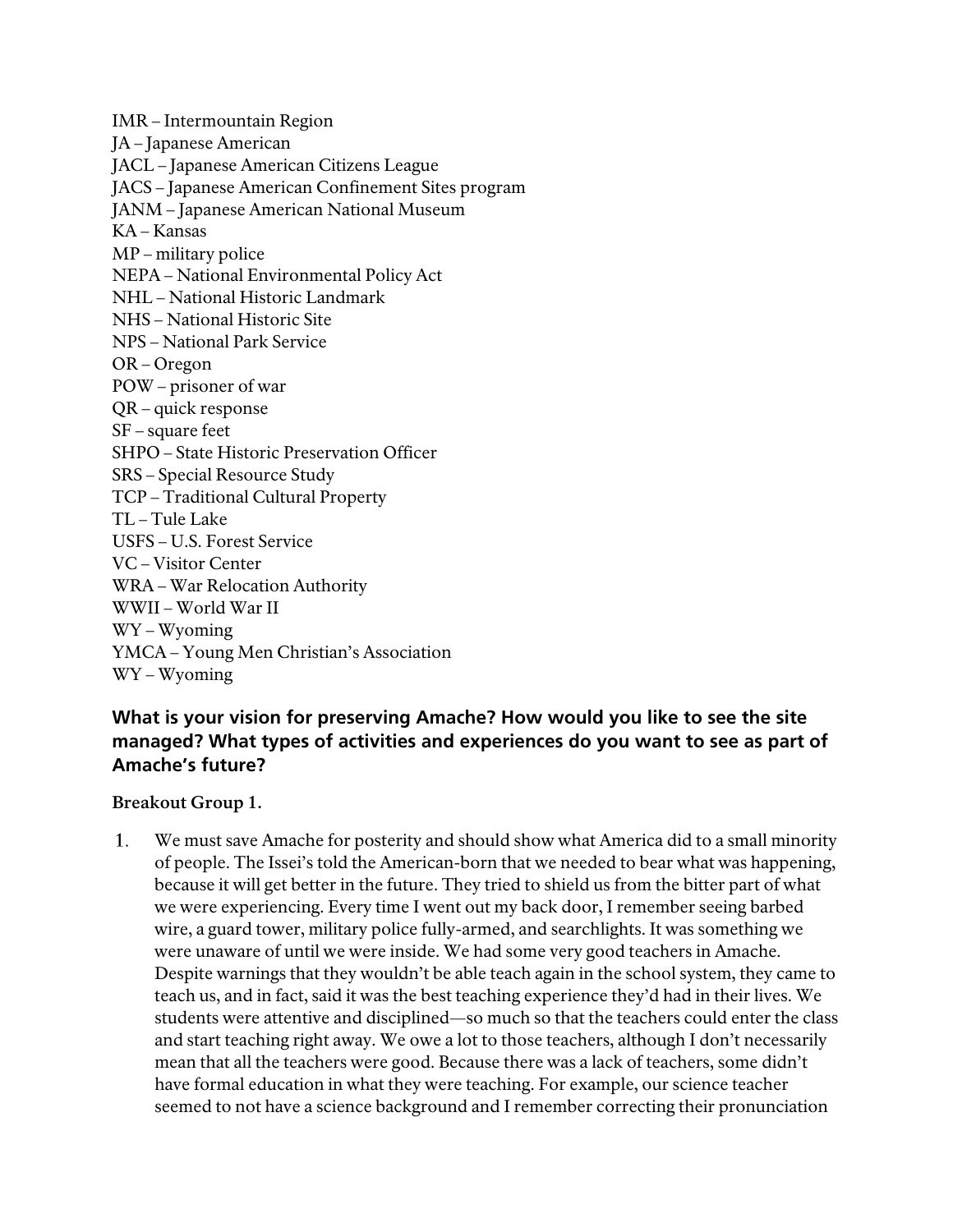on a scientific word. As it turns out, this teacher was actually a music teacher but forced to become a science teacher because there weren't enough teachers. To this day I regret those corrections and wish I had left them alone. Not everyone was good though. We also had an alcoholic teacher that couldn't come in on Monday due to a weekend binge. On the whole, they were all trying to help us. Amache was the only camp that was bought by the government. Those who lost farms to Amache hated us. Many of those farmers were in bankruptcy and had to sell farms for 50 cents an acre. The government paid the least amount for the land. It was also publicized that the school system had an acre the government wanted and they were paid \$5,000 for it, which didn't help. [Those were] other circumstances that created animosity. Mr. Newman's Drugstore was opened just as the camp was being built and carried a lot of things not available in camp. Those in camp would go to Mr. Newman's and buy things such as malts and ice cream. I remember he also brought in a lot of sake from Salt Lake City and it was served surreptitiously. Everyone really appreciated what he was doing for us. The Granada Fish Market in town was a place to eat sashimi if those in Amache could afford it—this was very good compared to the inedible things we received in camp, such as horse meat or rice with mayo on top. This was a big plus for us and it was also only a mile and a half away. To summarize, we must show Colorado and the world this could happen again—we will take innocent people with no evidence and incarcerate them due to race, religion, etc. This could happen to anyone even you.

- 2. I've been made aware that there are really interesting features remaining at Amache, like the remnants of a koi pond. It would be really nice to offer walking tours, to get local educators involved and offer hands-on experiences at the site. It's critical to have school involvement and allow students to go there as a possible field trip for a powerful experience.
- 3. John Hopper has worked very hard to establish a museum there. My husband met John Hopper. He was very impressed by his and his students' work. I would like to see the museum emphasized as a place where visitors can go learn. My father (while at Amache) made a very small chest of drawers. I remember my sister was very impressed he could make something so beautiful at such a desolate place. In additional to having educational displays, over time it would be great if the museum could amass documents, archive these for research.
- 4. Amache brings out the idea that the incarceration experience wasn't just limited to one site, so having different sites to interpret the stories of families moving around and going from one place to the other is a key part of the experience. Another key piece is that so much of the living area is still intact (roads, etc.). This provides a good sense of the size and layout, as well as activities that took place there (for example, sumo ring). Concrete foundations are extant all around the outside, [which] makes it possible to stand where a family member's barrack once stood, which is incredibly powerful. In the 2018 field school, I found out (another meeting participant's) family was living in the barrack across from my grandparents. It's still possible to make these connections and see evidence of the life and see artifacts. It's exemplary as a lived-in place. At Manzanar there are trees that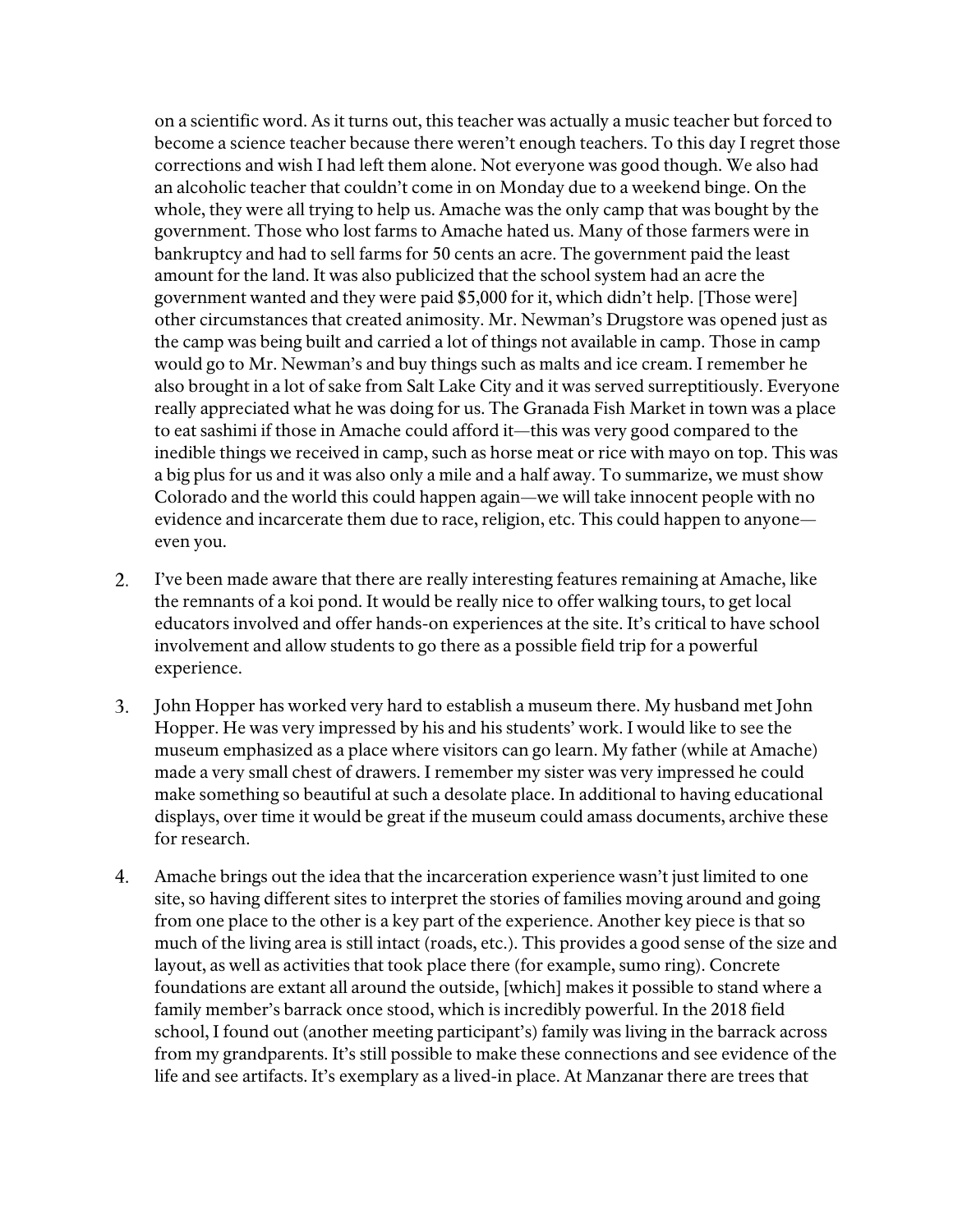would need to be removed to create that same effect, whereas at Amache, it's already like that due to the environment.

- 5. Amache was the only camp where government bought the property. The rest of the camps were placed on government-owned land or on Indian reservations. That caused some of the problems with people on the outside. This should be highlighted.
- 6. We should bring to light the negative impacts of systemic racism, the way that non-Japanese farmers were affected, and how the camp came to be. We should tie the history to current systemic racism and build off of the work that has already been done.

- 7. I'm concerned about the accommodations in the area, the travel time, and availability of other amenities in the area. Maybe Amache can develop programs that include 1-3 days of activities so visitors can plan to be there for longer periods of time, instead of just for the pilgrimages. It'd be nice to have a fuller picture of being there by having more time and the accommodations nearby. Also, the Sand Creek National Park—I think there's a really good, strong tie-in with the idea of what happened to the Native Americans in the area. The idea that what happened to them was happening to us. At least they should learn that our government won't do that again. Although, as we speak, troops are being sent to major cities.
- 8. I want add another [comment] about accommodations and amenities. It takes dedicated people to run Amache. While I was visiting, I was trying to do something at Sand Creek and I feel there should be a link between what happened to the Japanese Americans in the 1940s and what happened in the 1860s. A visit to Manzanar provided more context. At Amache, definitely an educational component should be there, not just for adults but also for children.
- 9. I agree with the comment on Manzanar, there's a great exhibit there. Amache's collection from the Amache Preservation Society has lots of great artifacts but is a little scattered. They're in the process of getting a bigger building. It might make more sense to have the collection closer to the site. I also want to mention the idea around 21st-century interpretation, setting standards and using audience-centered techniques and as sites are interpreted. Meaning, how do you make this relevant to a broad audience? It's important for those who have family legacy, but how you do that for other folks? What John Hopper is doing with his students, working predominately with students who are immigrants and have family members working in the field. They are making connections with this legacy, especially with current events and what is occurring in immigrant communities in this country now. I'm also learning a lot right now. We do have a lot of ways to create virtual programming and to connect folks, especially for those who may not be able to physically access the site.
- 10. My vision for Amache—the whole living area being a part of the Special Resource Study, the physical foundations, trees planted by former incarcerees—it's a living classroom. This is powerful in being able to go back to your family barracks and walk the original streets as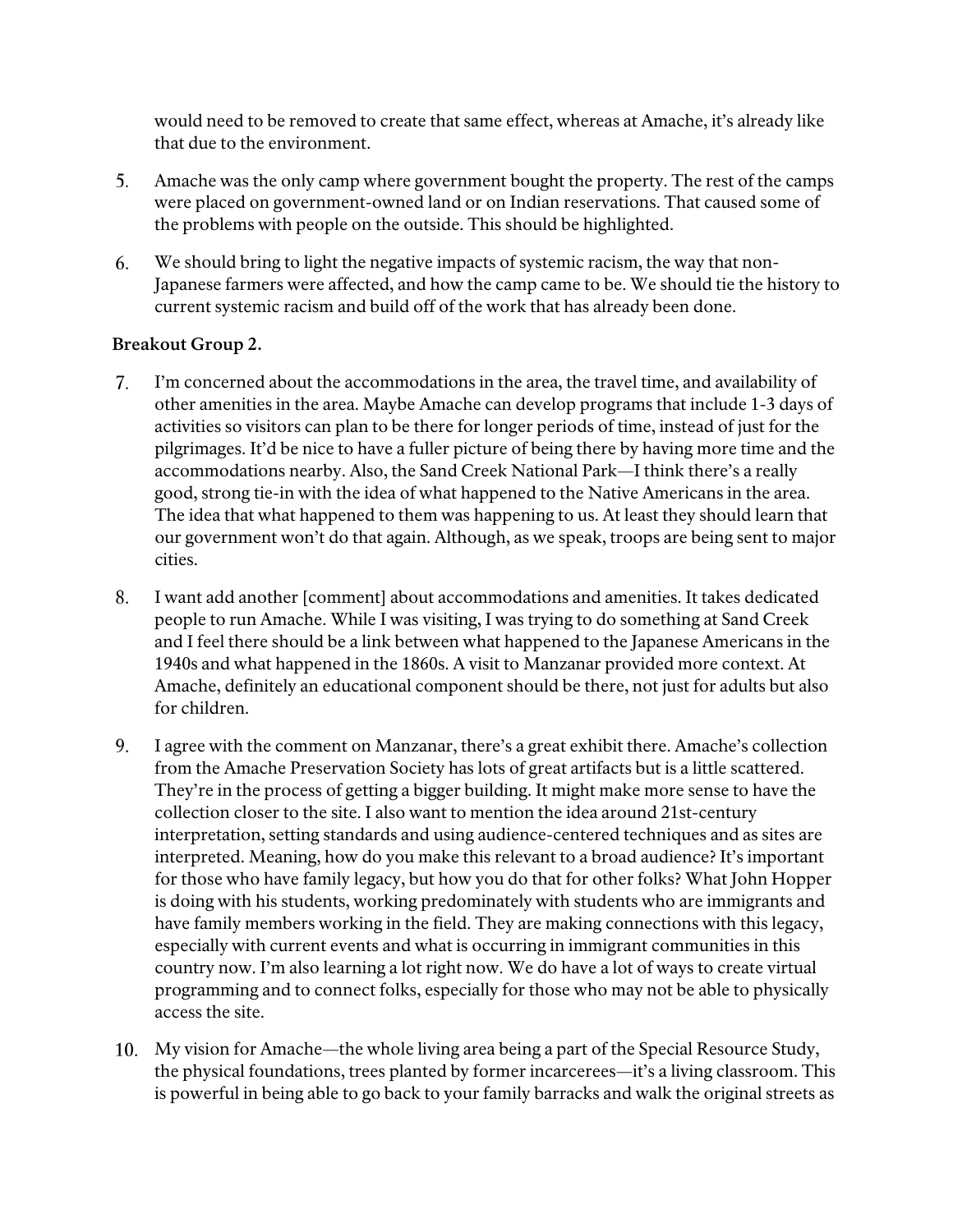family members did. With respect to management, right now the study area is being taken care of by John Hopper, students, and the preservation society. The students leave school to help, including for tours of large groups of people. They definitely need help with management of the site there.

- 11. In terms of activities, I feel that the interpretive walking tour where personal stories are incorporated is really important. Dr. Bonnie Clark is also doing a good job with archeological interpretation—interpretation of what people were doing to keep themselves busy and to survive.
- 12. One of the things we think about in Alcatraz: how do we avoid interpreting the "silverware" and be sure that themes are driving the interpretation of the site. What is the site representative of, what does it mean? More than the specific tangible things themselves.
- 13. Walking through the actual area where people were incarcerated. Dr. Clark's archeological activities—interesting to see the actual activity going on—like at the La Brea Tar Pits, where you can see people actually retrieving artifacts. Seeing people actually going through the archeological process would be interesting.
- **14.** The people inside the barbed wire had an interesting relationship with the people in town. The town people let those from Amache use the gym, play basketball, and (use) the highschool gym. There was no barbed wire in town, so the townspeople would go inside the barbed wire to watch movies at the Amache theatre. There was a fish market in town, an ice cream parlor—a unique relationship with the townspeople, too.

- 15. I think Amache is great; [it] still preserves the foundations, road, and signs along the way to get a vision for the place. The water tower, the barracks, the guard tower [all] contribute to the amazing landscape. I stayed there until sunset. The museum in town was really nice— [I] think they are doing great work there. I think it is ready to go. Mr. Hopper and his students cannot do the work forever. In terms of preservation, I think it is a well-preserved site, but I have not been to all ten of the sites. It is a great experience for everybody even if you don't have a family connection. Activity wise, walking and driving around the site, visiting the museum, there is a lot of great stuff in the museum.
- 16. I think there needs to be outreach not just within the state of Colorado, but also to the neighboring states. Having two other NPS sites close by will help bring awareness to the story and think it could help the town of Granada. They have worked with us at Amache all these years. They have been the boots on the ground working there and preserving the site. By helping the community, it preserves the shared story of the meaningful relationship between Amache and the town. The state welcomed incarcerees there. I think it is important that this story is told, the grounds are maintained on a professional level so that Mr. Hopper and his students continue to do the things they love to do but they do not have full responsibility (such as maintaining the grounds and giving the tours). It is great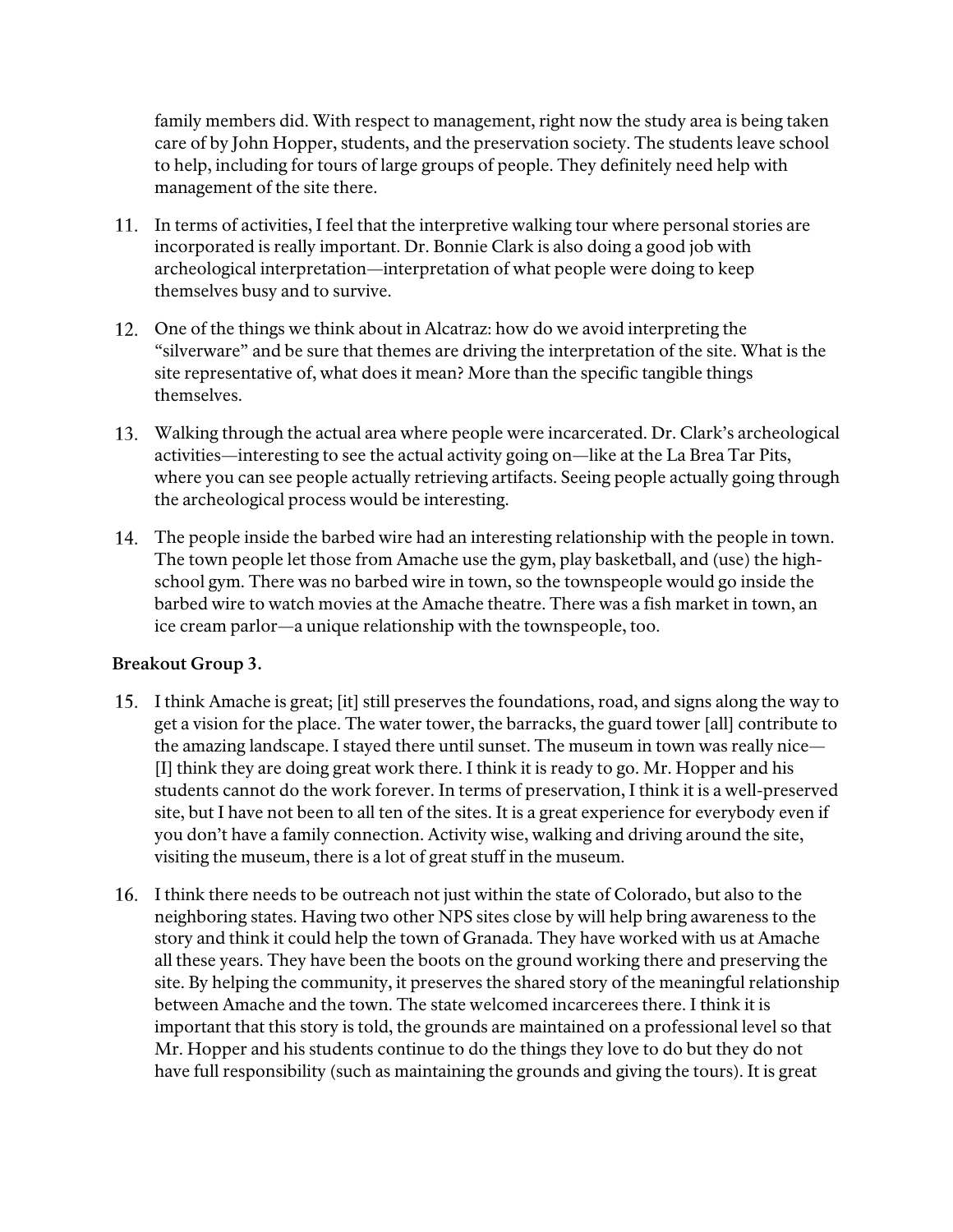that they have the new museum but having someone professional for museum collections and interpretation is important and would be really helpful for the site.

- 17. Echo what has been said. I think they've done an amazing job with what is there and what they've done for decades. My concern is that Mr. Hopper is so important to the preservation, what will happen when he retires or moves on? I would want to see a support network to the site that is not dependent on one person who has to shoulder all of this responsibility. We will not always be able to provide students and the man-hour labor to keep the site preservation. I would be interested to know what Mr. Hopper thinks; he may know as well as anybody else. It would be great to continue the partnership between Amache preservation, the town, and the high school. How can the national park system help support maintaining and preserving Amache?
- 18. I had a chance to discuss Japanese American history and Amache with people from Japan who were staying in Denver. Quite a number of people applied for the call to serve the nation from Amache; this is often discussed in comparison to other camps. I believe this was because of Governor Ralph Carr. Compared to other camps, incarcerees at Amache may have been treated better and this is why they elected to serve the country. I would like to see the story told of the relationship between Governor Carr and the incarcerees, the community relationship, and the role that townspeople served, and to ensure great management of Amache by the NPS.
- 19. Would like to echo the importance of preserving the physical nature of the site: the foundations, the guard tower, the remains of the koi pond; the remoteness and the desolation that is experienced there is an important component. Mr. Hopper and the Amache Preservation Society have been so helpful in preservation. I think it would be very helpful to have some kind of an audio tour to give it a personal note. For those that cannot be there, (it's good to) provide a virtual tour. When you are there, having an audio tour, perhaps given by somebody who experienced Amache, could be beneficial to visitors.
- 20. The shortgrass prairie, how rat snakes scare off the rattlesnakes. I thought from a financial standpoint, I've seen a lot of the United States, and it was a very unique biome between the mountains and the plains.

### **Breakout Group 4.**

21. The more camps we have, the more we can spread the word about what occurred during the war and that is very important to me. The nation needs to know about what happened. I would like to see Amache in the NPS. My daughter has been part of Dr. Clark's (archeology) digs and she learned a lot, and she brought her cousins and her aunties. It wasn't discussed at all with her great grandma. My ex-wife and I didn't talk much about it, and neither did my ex-mother-in-law. Therefore, I think it's very important that everyone knows about this. What I'm reading about and seeing in the news on the pilgrimage is that even lawyers don't know about those three fellows whose cases went to the Supreme Court. Word hasn't been spread about this happening and we should prevent it from happening again.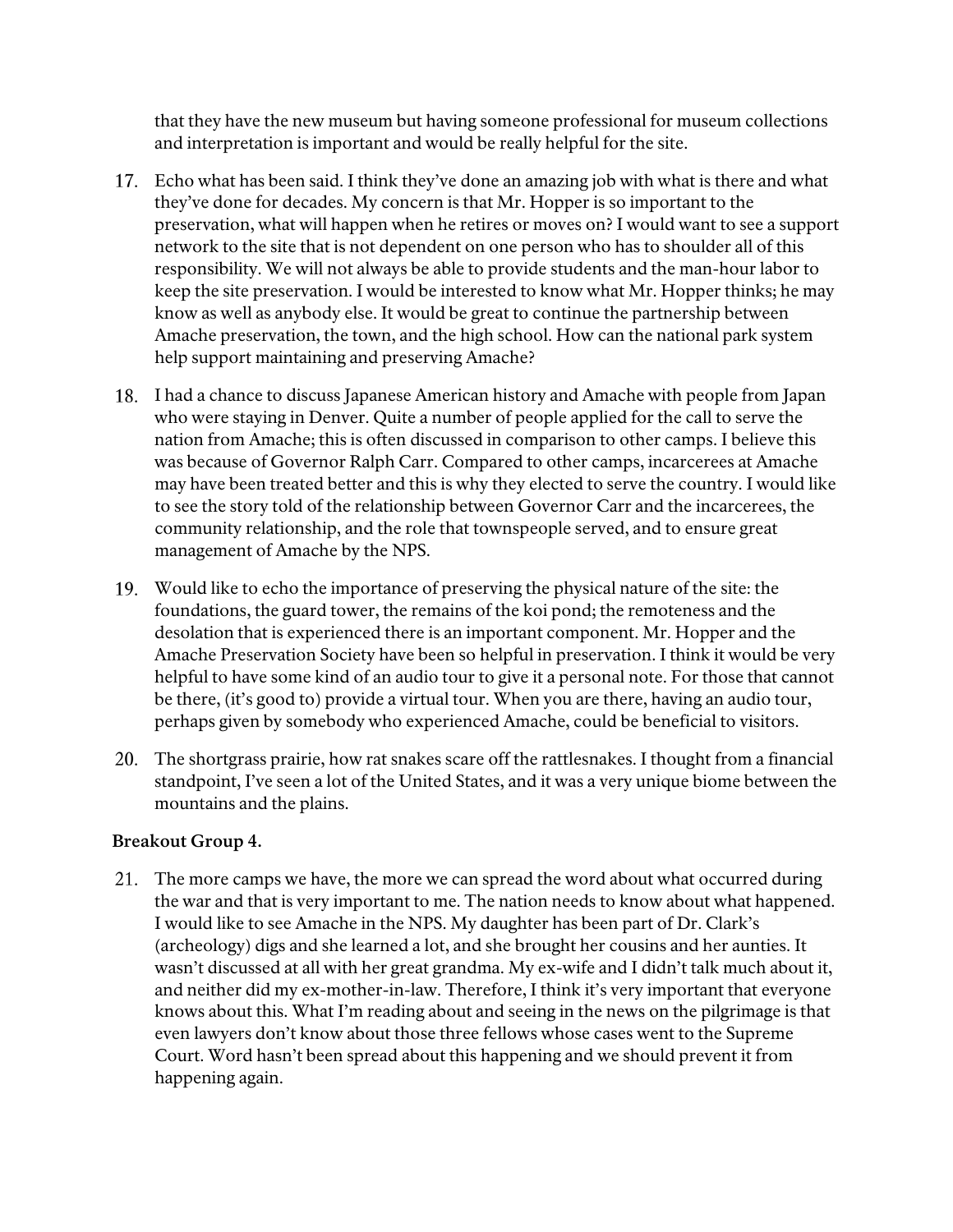- 22. Educational activities, a museum, former prisoners and descendants leading tours at both Amache and the museum (as well as descendants of former Amache administrators/teachers). University participation could be expanded—especially Colorado colleges—to include courses and internships with history, ethnic studies, sociology, and of course, anthropology and archeology. The science approach seems to be natural for the NPS.
- 23. I agree that continuing scientific research at the site and expanding the universities that are involved is a strong vision for the future of the site.
- 24. I agree and would also include the arts.
- 25. The museum should also include information on indigenous peoples and early settlers.
- 26. I would love it to be part of the NPS. I don't foresee it being sustained after John Hopper is gone. He said he was actually trying to make this part of the job description for the history teacher coming in, but it also depends on interest level, and we can't forget it's a lot of work. It's too much work for John and his students and if the school shrinks more it won't be able to sustain. In looking at Manzanar and Minidoka and what's happened in that timeframe, the facilities are good and there [are] good tours. People get personal contact and good info. Heart Mountain and Minidoka also put on great multi-day pilgrimages. It's really to encourage young people or people that have no relatives to take ownership of the camps. The NPS can help bring in young people to support the NPS unit. In rural Colorado you're at the whim of conservative farmers. NPS designation offers security that the unit can't be "taken away" (not an affiliated area).
- 27. I would like to see a museum that is comprehensive, featuring interactive videos, interviews with former incarcerees (as well as those who served in the 442nd Regiment), and others that have stories to tell. I would like to see the NPS manage all of it. Professional people know how to take care of that kind of site. I would also like the experience to be interactive. That way visitors don't just arrive and try to absorb everything that's there; rather, interact (with history) so it becomes personal for them.
- 28. I also agree with it becoming a unit. I would have stopped at Granada when passing through but didn't know about it. I've stopped at Manzanar and other places because they were national parks. People who do stop will learn the story of Amache.

# <span id="page-6-0"></span>**Do you have any ideas or concerns that the National Park Service should be aware of and/or address in the study process?**

# **Breakout Group 1.**

29. In the process of getting word out about the study, it should go beyond the immediate area of CO and into the communities where Japanese Americans resettled and originated from (Livingston, northern California, the Bay Area, L.A.). A point should be made to trace the areas and locations related to those in Amache. This will help to have a wide net of participation from stakeholder communities.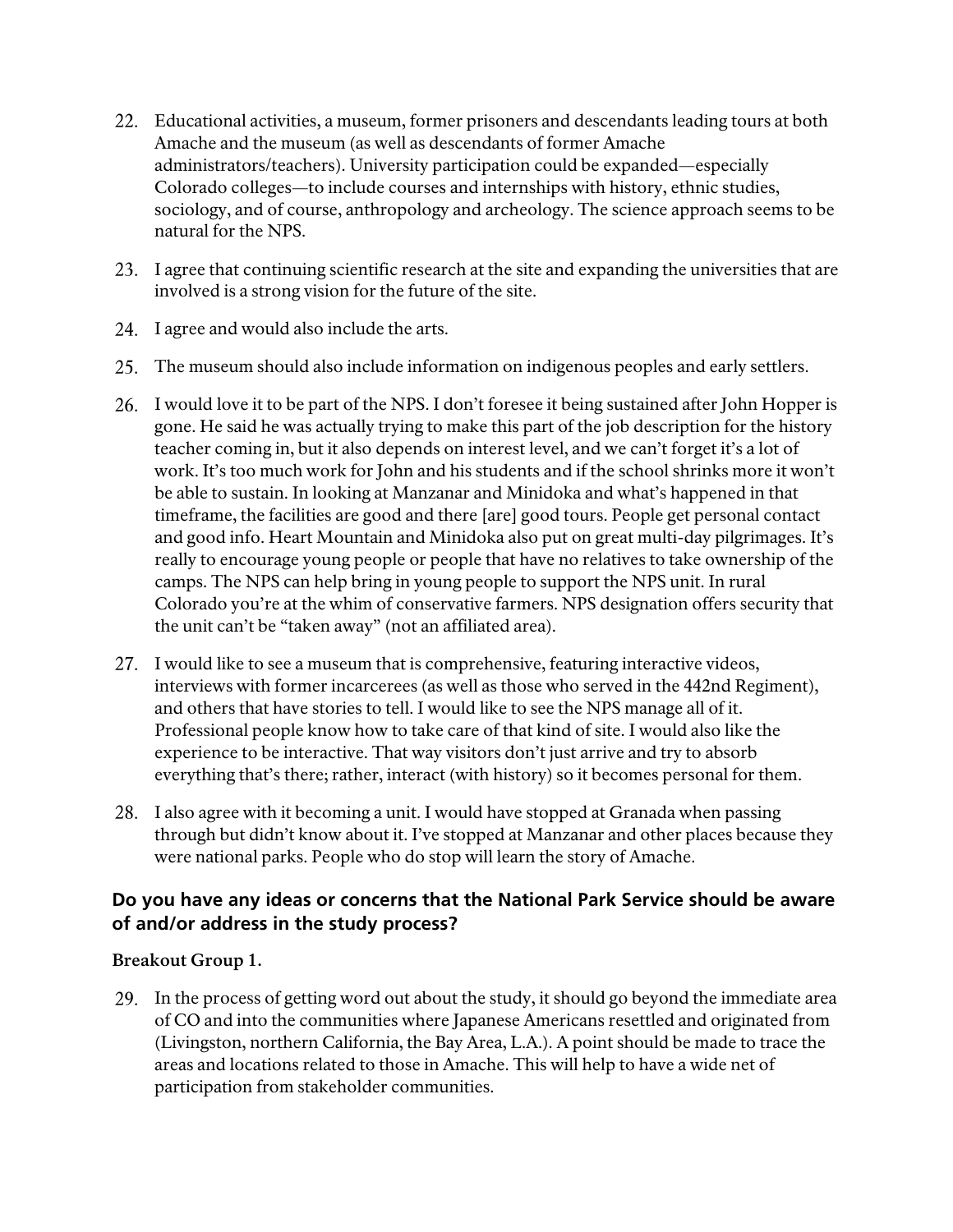- 30. When people from the Merced Assembly Center came to Amache, they were the people the government wanted there. They were excellent farmers from California. They converted the land into rich farming country. The farmers of Amache raised tremendous crops (people marveled at them). One farmer (arriving from Tule Lake) said he could plant celery and raised 4 acres of beautiful celery there. That's why Amache was a surplus camp, raising more products than needed. We were budgeted to 50 cents a day on food. Any food we raised was charged against that; anything beyond that was stored/given away. The surplus went to other camps and army camps.
- 31. Amache had been constructed on land that was taken away from settlers there, unlike other camps. There is a book about Dillon Myer. I believe he was the Director of the War Relocation Authority. Afterwards he became Commissioner of the Bureau of Indian Affairs. In looking a bit further (geographically and historically) it's not an accident that some Japanese Americans ended up on Indian land. In a film that was issued to explain the removal of Japanese American people (old film which included Milton S. Eisenhower), their removal to arid sites is dramatized in terms of pioneering. It seems to me, the removal of people by the government to areas where others had also been forcibly removed from the get-go (Native Americans) was not a coincidence.
- 32. In coming back to the town where Amache was situated and the idea of land being taken away, there were definitely people who profiteered. The preservation of Amache relies quite heavily on the town of Granada, the work of John Hopper and students. There is now infrastructure from the camp, the water, and landfill have been also gotten back for use. A concern in the past had been if the NPS would be taking things away again. Water rights are not needed to preserve the historic context of the story and it's not clear why any options would be explored where those rights needed to be taken away. Remember, this is a rural community that is very depressed, small, and has not had great experiences with the government in the past. It should be made understood that the government wouldn't be coming back in and taking things away again.

- 33. In the area there is no on-site manager. Pretty much anyone can drive up there. My area of concern is that the site needs additional resource protection. Part of Bonnie Clark's field school, they document exact locations of artifacts and leave in place at the site. If you have been to the site, some of the original concrete structures are there—the vault of the store, and the memorial—they have bullet holes in them where people were shooting concrete structures. The original memorial was intended to be a three-part structure. The wooden planks are there, but they are charred—burned in a fire. Without protection, we will lose artifacts.
- 34. From the town's point of view, there is concern about water rights. The wells there are still being used.
- 35. Regarding my experience visiting, I visited late in the afternoon, found Mr. Hopper's number, called him, and he showed up. It seems precarious. What if he gets sick, retires, or dies? There's no on-site manager.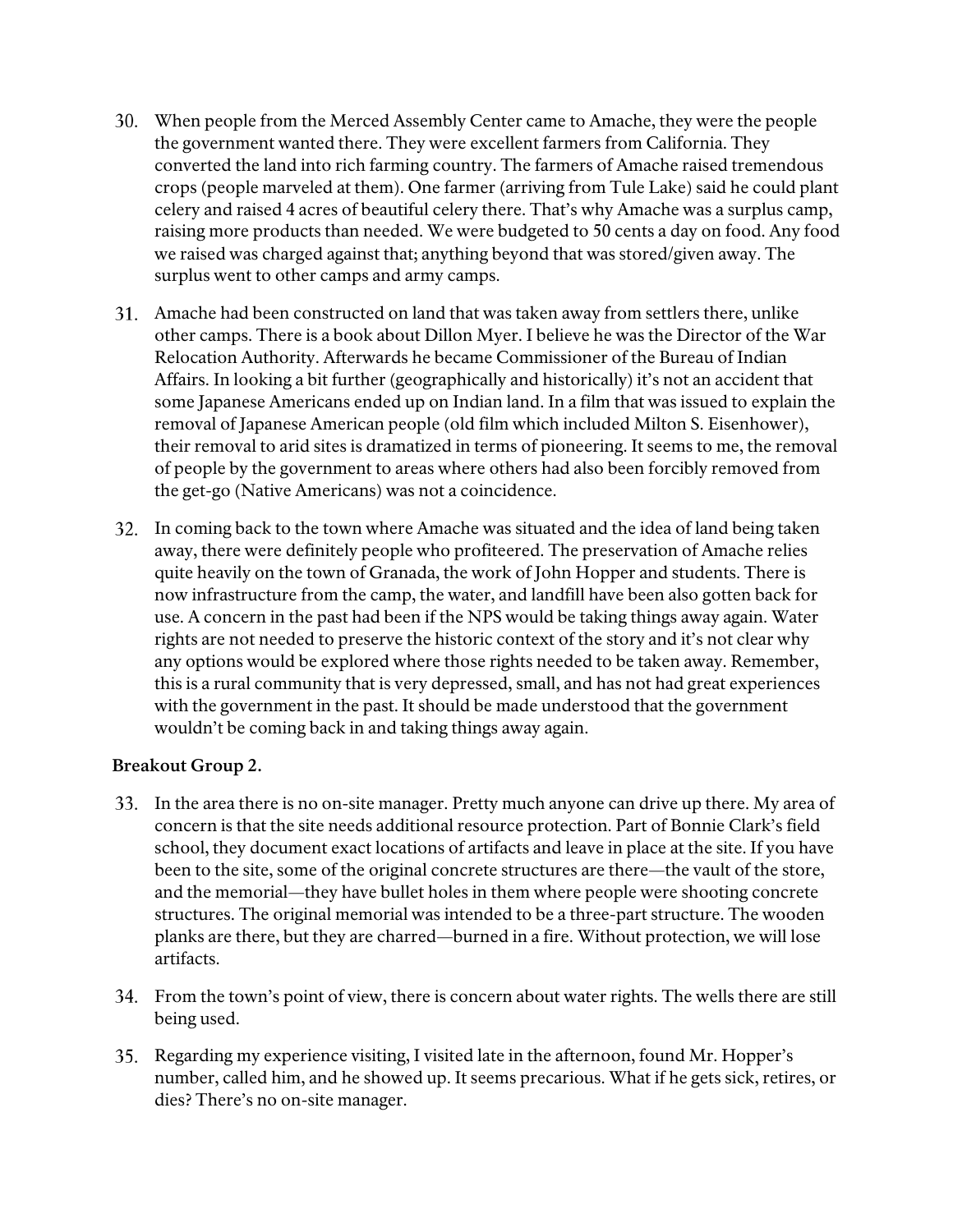- 36. There is an existing comprehensive interpretation and development plan completed by IMR for the Amache site and the restored structures. We have been following that plan and 70-75% of the objectives/goals (in that plan) have been completed. I definitely want to be involved with the NPS to help develop that stuff. We can get you a copy of it.
- 37. John Hopper's daughter has expressed wanting to follow in his footsteps. She says she's very enthusiastic. Also—Alcatraz—we used to have kids from Alcatraz go to Marina Jr. High School; [they] rode the ferry boat there.

- 38. I would like to see the NPS talk to people that have already done so much work there: Mr. Hopper and the Amache Preservation Society. The situation of the high school and town is unique; [I] do not want to lose the work that has already been done.
- 39. I think it is important that the NPS finds a way to make the visitors feel what it was like to live there. There is a big difference between visiting Amache and living there. This is a difficult part. I want the NPS to study how they can manage the site so that visitors gain a better understanding of what it was like to live there. Japanese Americans were there for a long time, but visitors only spend a few hours there. Think about the harsh weather conditions; you can withstand it for an hour, but it is another story to survive these conditions for years. This is difficult to do, but it is important that the NPS do their best to convey to visitors what it felt like to be there.
- 40. Thinking about other museums I've been to, one effective experience for me is audio from former incarcerees describing what it was like to live there. Try to convey their feeling using audio tours and having a display of a picture of a barrack hall and have somebody who lived in the barrack describing what it was like would be useful.
- 41. This relates to some of the discussions we've had: at museums, audio tours allow you to hear personal stories, what a collection may have meant to an individual, adds an important interpretation component. I think it ties in to when you are doing a tour, if you're using your phone as you're going along, or use a QR code, and it talks to you about the collection via audio. Stories about how nice it was when trees were planted because it provided shade. These stories give you a place and a feeling. [They] should get as many oral histories as possible from former incarcerees or family members.
- 42. [They] should try to create the experiences and design visitor experiences to make sure that when people are coming to the site, they learn specific things. We have interpretive themes about the other camps about injustice, about hardship, about understanding the causes for the incarceration. It really is about experiencing what it was like during World War II to get that feeling of the experience on a day-to-day basis for the three years that they've been incarcerated. There are films for Minidoka and Bainbridge—this could be something we do at Amache. It is not just walking around a national park. There is a different story to be told at this site. You should try to design these visitor experiences so that they can better understand what it was like to live there during World War II.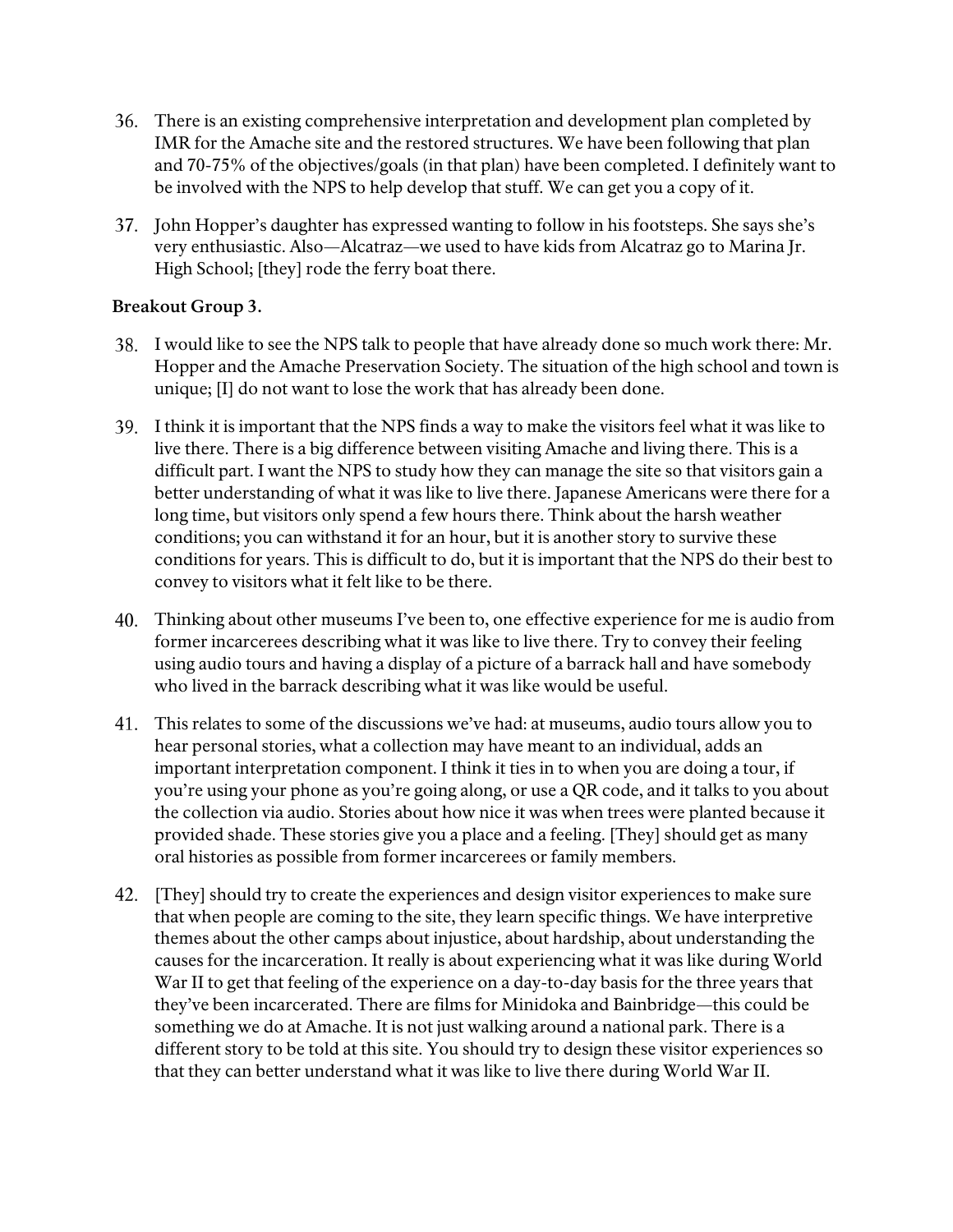43. There is a timeliness to getting this properly looked after and ensuring that we have the information that we need to provide meaningful interpretive experiences

- 44. The current historic trash dump from Amache is close to the town trash dump, and that's something worth keeping an eye on. How is the city going to manage and protect the site? I think that's going to need to be addressed in the management issues because I know I have talked to certain people that find the fact that the town is dumping their trash within the National Landmark boundary to be problematic, as well as trash blowing into the site. The cost of creating the park would need to include helping the town find a different spot to dump their trash or to somehow figure out a solution to that issue.
- 45. The effect of the new processing plant is also important. There is also a need to capture those impacts.
- 46. Are water rights for Amache attached to Granada?
- 47. Are there other site concerns—people or nature or animals causing destruction or loss?
- 48. There are burrowing animals. I'm sure that's something the NPS deals with on all of their sites.
- 49. Is there destruction because of cars traversing the site? I am wondering because the site has just been so wide open up until now.
- 50. There are a lot less artifacts on the ground since when I first went in 1992. I have seen people taking things off site. The site is right next to the town, but there is generally nobody there. I have two boxes of stuff people have given me when they felt guilty about taking things off the site, but now they can't remember where they got it from. So yes "treasure hunting" seems to be an issue at all of the sites.
- 51. We know this is an issue, which is why we've tried to educate the local folks about why it is important that the artifacts stay where they are. Sometimes families even take stuff to have something from their history. In 2018, however, we surveyed a block (the first block you arrive at when you first get into the camp) and almost all of the artifacts were still there. This showed us that discussions did raise the local level of understanding. When we speak to the issue of park service management, having someone to open doors in the morning and close them in the evening would really help protect that site.
- 52. The status of being a park makes people take it more seriously. People have returned items to the local museum...sheepishly.
- 53. I photographed a bottle in 1990, and soon after, it was gone. In 1994 or 1995, someone gave it back to me because they'd learned about the site and how important it is.
- 54. To what extent does the NPS consider the feelings of the local people and how they feel about an NPS unit? Response: There was a face-to-fact meeting in Granada prior to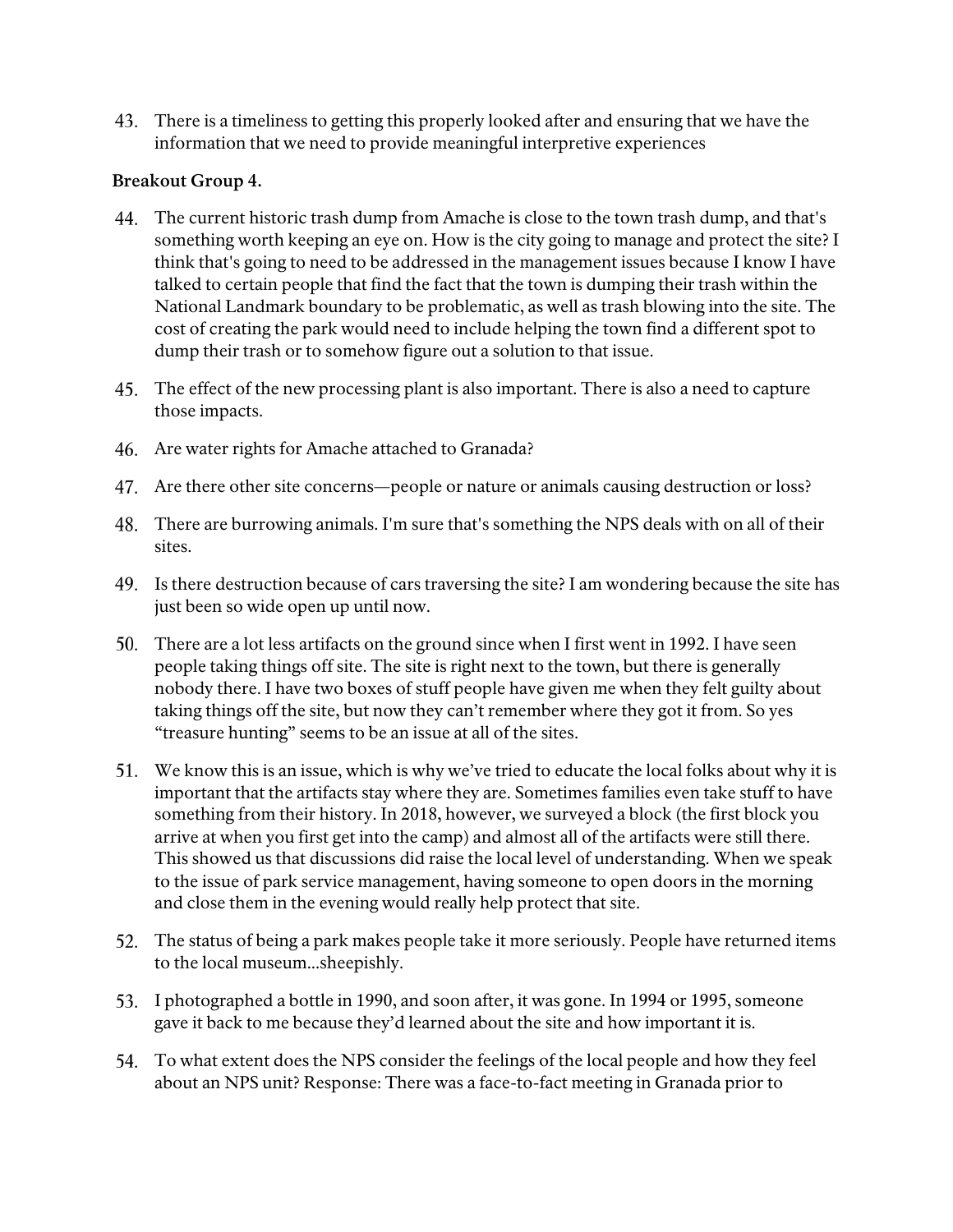COVID-19. All comments/concerns that anyone would like to submit are welcome and will be considered as part of the process moving forward.

55. I didn't realize that it was common to leave artifacts where they were until the USFS took people on tours and told people to leave everything where it is for future generations. This would be a learning process for tourists coming to Amache.

# <span id="page-10-0"></span>**What objects, buildings, remaining features, values, and stories do you believe are most important and why?**

- 56. The building foundations remaining. Being able to stand in the exact spot where my family was incarcerated was very powerful. At Manzanar you have a general idea of where things were; at Amache these things are intact. This physical evidence stands out as compared to other camps.
- 57. I'd like to see a whole block built along with the cafeteria. To show what the mess hall looked like, as well as the laundry room and latrine, and the overall relationships of the building to one another (facing one another). It's unfortunate that building codes prevent you from constructing buildings which are exactly like what was there, showing an example of what it was really like would be useful for people to understand the cramped conditions we lived under. There were walls in between the commodes, but nothing in front. The women were upset, so shower curtains were installed for them by the men (for privacy). I know some of the (original) products might not be available, so I'm wondering if you could make up some of those things. The walls were covered with beige pebbles, and also a few were blue. From a distance they looked like stucco buildings, but they were not. Showing what we lived in would be important for the future.
- 58. I've spoken with John Hopper a few times. All of what is left at Amache right now is very important, as well as the replications. Some of the barracks, as well as the building that was going to be the new museum, suffered a lot of damage during the hailstorm last year or the year before. I've heard that when you walk around certain museums or grounds that they have tools where you can access information via cell phones, etc. John Hopper said this was being looked at. Is this in the works?
- 59. I know there is a driving tour that you can download and play on your phone, currently.
- 60. I would like to see that looked into further, taking advantage of today's technology.
- 61. The JACS program funded development of a driving tour, which is a bit different from the technology referenced. It's a set of files referenced through a website and you can follow a map. You can use original maps drawn by the high-school students and find your way around the site. It has a location of where all points are, and you can play the downloaded files right when you get to the site. (Referring to the previous comment) if you mean a tour with a QR code, there's nothing like that now. John Hopper does everything on a shoestring; they do the maintenance and tours, with others filling in. A QR tour is a great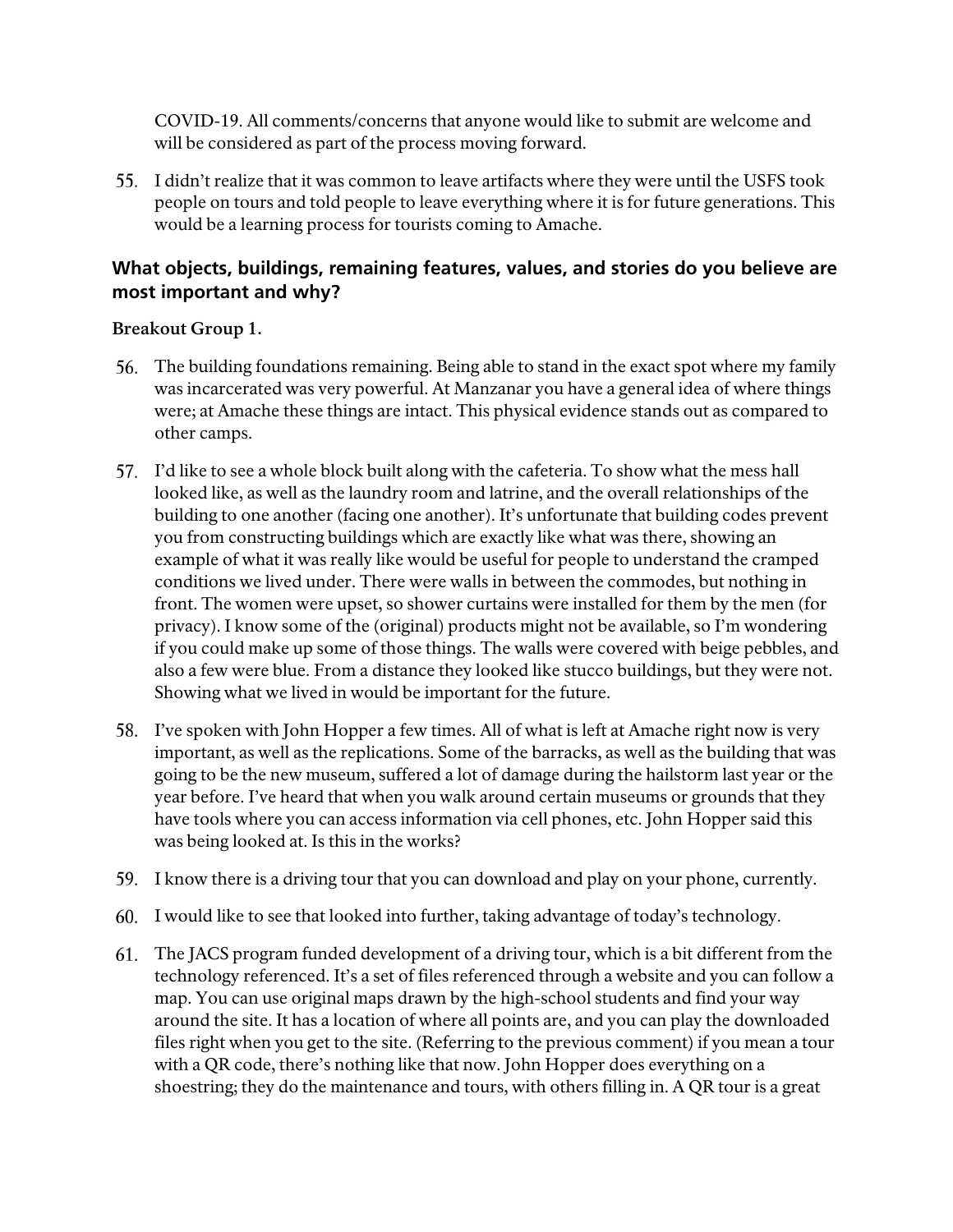idea. Virtual walkthroughs at other sites have been utilized; augmented reality is another great opportunity.

- 62. The gardens that the field school has uncovered tell a lot about people who built them and their resourcefulness. Stones are a critical part of Japanese-style gardens; out there they only had access to small river cobble. They also used broken pieces of concrete and incorporated those into their gardens.
- 63. This resourcefulness translates throughout the camp. Modified artifacts are everywhere, including containers from the mess hall that have been turned into watering cans, etc. It shows how people were creating a life for themselves in an inhospitable environment.
- 64. The cemetery and trees planted by former incarcerees: there was concern that gunshots damaged the original structure and the co-op concrete storage unit. I'd like to see that restored. I also like the idea of augmented reality technology where you can stand on a building foundation and do a 360 [degree view] of the inside of a barrack. Maybe there's a possibility to work with a university/archeology department to try to reconstruct the barracks.

- 65. The water tower—glad they were able to rebuild that. Also the guard tower. I was able to talk to Jack Muro (photographer) who was able to develop photographs (he dug out his dark room under his barracks). He had a job with a buddy and were supposed to watch the water pump; they fell asleep and the pump overflowed and flooded, and they lost their jobs.
- 66. Another story: Bonnie was walking me across the field to archeological sites near block 9L and she showed me a concrete [block] roughly 3' x 3' and on it were – signatures. It [the block] was built as a base for a water heater. Anyway, on the concrete one of the signatures was my father's He wrote very fancily. I was able to show her an ID card my father had where he signed in the same way. They put up a plaque—a signpost nearby to point out that if people wanted to see the signature block that it's still there.
- 67. How much outreach has been done to the community that had relatives at Amache? The whole Japanese community is interested; there are interrelated experiences at this camp. My mother is 80 years old and moved into assisted living—common thread is which camp you were living in. Two of the people she is with now were at Amache. How do you capture all the stories of the people? What kind of outreach is going on? Virtual makes sense because the community is scattered all over.
- 68. Are you trying to get the word out through all the avenues?
- 69. Wanted to mention the barracks, that is a good building to have. Just to illustrate how big the area was that people lived in. Another—the coal bin. My uncle told a story about how a truck would dump the coal and people would amass to pick up the coal in buckets. Also, a big hailstorm that broke all the windows in the barracks. Weather, natural disasters.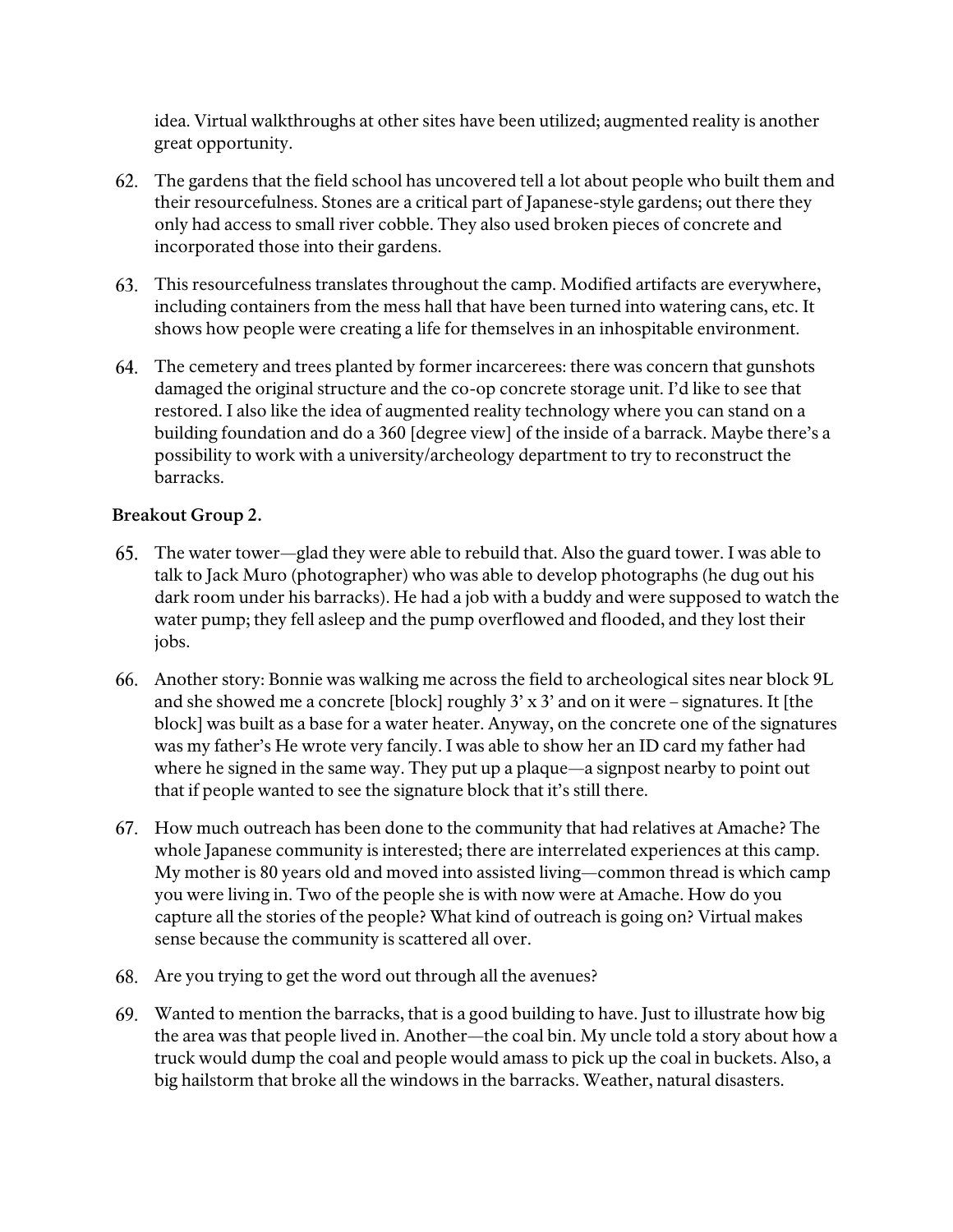- 70. The cemetery means a lot. My great grandfather designed the original 3. Amache changed the whole course of history. They went to Seattle—didn't go back home. I remember the difficulty in gathering coal; kids were very young, and basically just froze that winter.
- 71. They developed an audio tour; use the cell phone and dial in a number and drive around Amache and get a description at each point. A nice feature for publicizing if you want to try [to] attract people.

- 72. All camps allowed former incarcerees to work off site, but at Amache it was a little different. They could work at the fish market, which was owned by a former incarceree. It was in town next to the drug store where former incarcerees shopped. I think that this is an amazing and unique story—the interaction with the town of Granada. The town did not have a movie theatre, so people would go to Amache to watch movies at the theatre or go to the co-op. Other towns and cities were not close to other incarceration camps. I think that this is unique and one of the features that stands out at Amache. We've talked about the work that Dr. Clark is doing with her students and archeology. They leave what they find behind because they want to preserve the story and allow visitors to see the glass bottles, the marbles still laying in the sand; this must be continued. These represent the people and their experiences; they are not just artifacts, they are peoples' stories. The foundations, the koi ponds, and the resources must continue to be preserved.
- 73. At Amache, there is a cemetery. For each pilgrimage, we burn incense and it is an emotional experience to see the memorial—seeing all of the names the year that they passed away. I hope that this has been well preserved and will continue to be respected and included in the pilgrimage. I think that was a very touching moment to me.
- 74. I would like to echo the importance of the cemetery and the sculptures of everyone who passed away at the camp. My wife's grandfather died there in the camp. The 442 monument that honors former incarcerees who went to war—these can be quite emotional experiences, particularly if you have family connections. These stories are incredibly powerful and should continue to be preserved.
- 75. The teacher I had at Amache was a Caucasian teacher. We have to honor those that came and taught at these places, although they didn't have to. It would be great to acknowledge the Caucasian people that came to help and were willing to come to the isolated area and live within the camps. They had to withstand the same weather conditions and had similar hardships, although they could leave the camp at any time. He was a great teacher. He took us on a hike down to the Colorado River. We didn't have any desks, books, or anything in the classroom.
- 76. The objects there have stories within themselves. The foundations housed 40 people who lived and walked on the foundation and experienced three years of being incarcerated. You can tie these meaningful stories to the objects that are in the landscape, the place there.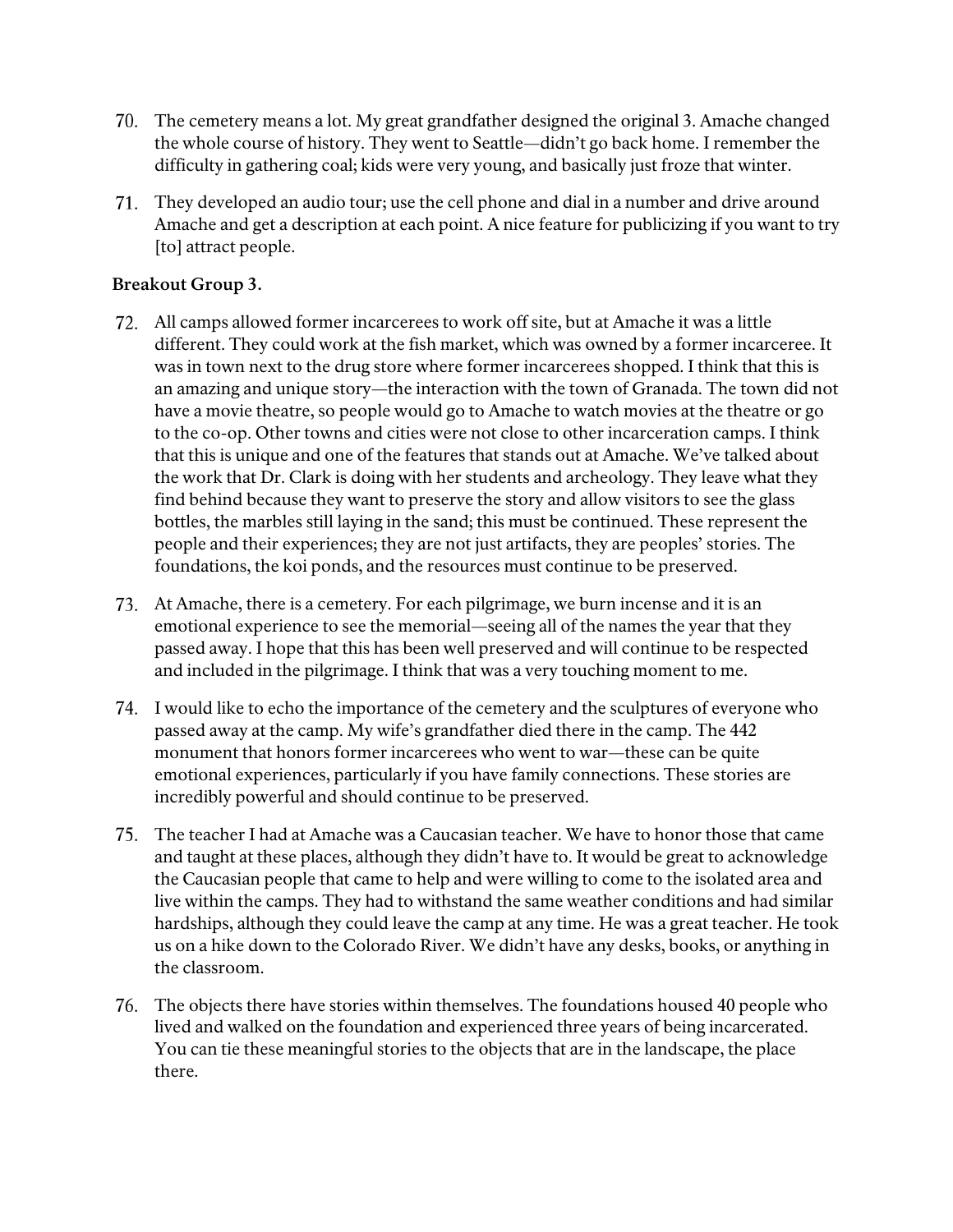77. It is about the people, the preservation of the landscape. The physical nature of the camp is one thing. But this story is truly about the people and what happened. It is critical that we hear from people like [reference a member of the group]. We have made an effort to talk to my uncle more. [We] need to make more of an effort to hear the stories from those that lived at the camp. I think we need to archive these stories—having an audio tour, virtual tour, or a website where people can see and hear former incarcerees tell these stories. It makes a huge difference. As others have said, time is of the essence; they are not going to be around that much longer. A lot of former incarcerees have been reluctant to tell these stories. I am just echoing that it really is about the people that were there. Again, the unique relationship between the camp and the town—highlight where the fish market was, where former incarcerees shopped. There is a need to emphasize that this is a true story and that these personal experiences and stories really happened. The story of the movie theatre and townspeople coming to the camp is unique. Again, focus on the people and their stories and experiences. It's little things like that that just bring something much more personal.

- 78. From what I've learned from my daughter, Amache is within walking distance of the town of Granada. A Japanese American had a fish store there, and so those from Amache would go into Granada to get fish. Food wasn't the best in camp. This didn't happen in other camps. My daughter isn't sure if that was one of the first places sushi was introduced in Colorado, but the store moved to Denver when the camp closed.
- 79. Granada Fish Co. just closed due to COVID.
- 80. It's a pristine site. Only cows have been there since the war. it's really benefited from Dr. Clark's research. Also, the fact that there were three perimeter foundations, I think that is amazing. If you go to other camps, they did not have the same types of foundation so that is unique. I'm also always impressed by the information about Ralph Carr, the Governor who was so receptive to having us come, unlike any of the other governors. He was very welcoming, and I think that created a very different atmosphere in the camp. In looking at some of the yearbooks, you can see his family was integrated into the activities of the camp. For example, his son is particular pictured in one of the classrooms. The fact that he was so benevolent, as was Mr. Lindley, who was a deputy director at the time.
- 81. Amache is the only camp that still has the original Honor Roll. Some of the structures with actual written names on it, they don't exist anymore. There's also lots of stories—we have Esther Takai, the first person to return to the West Coast. An amazing story! She had just spent time at Amache (prior to returning).
- 82. It was the only camp to have its original Honor Roll. There are also stories like Esther Takei who was the first person who returned to the West Coast.
- 83. There is a significant collection donated by survivors and families at the Amache Museum in Granada. They have a full run of newspapers, photographs, a football helmet, basketball trophy. There's lots of silk-screen (images) made in the camp. It was the only one of the 10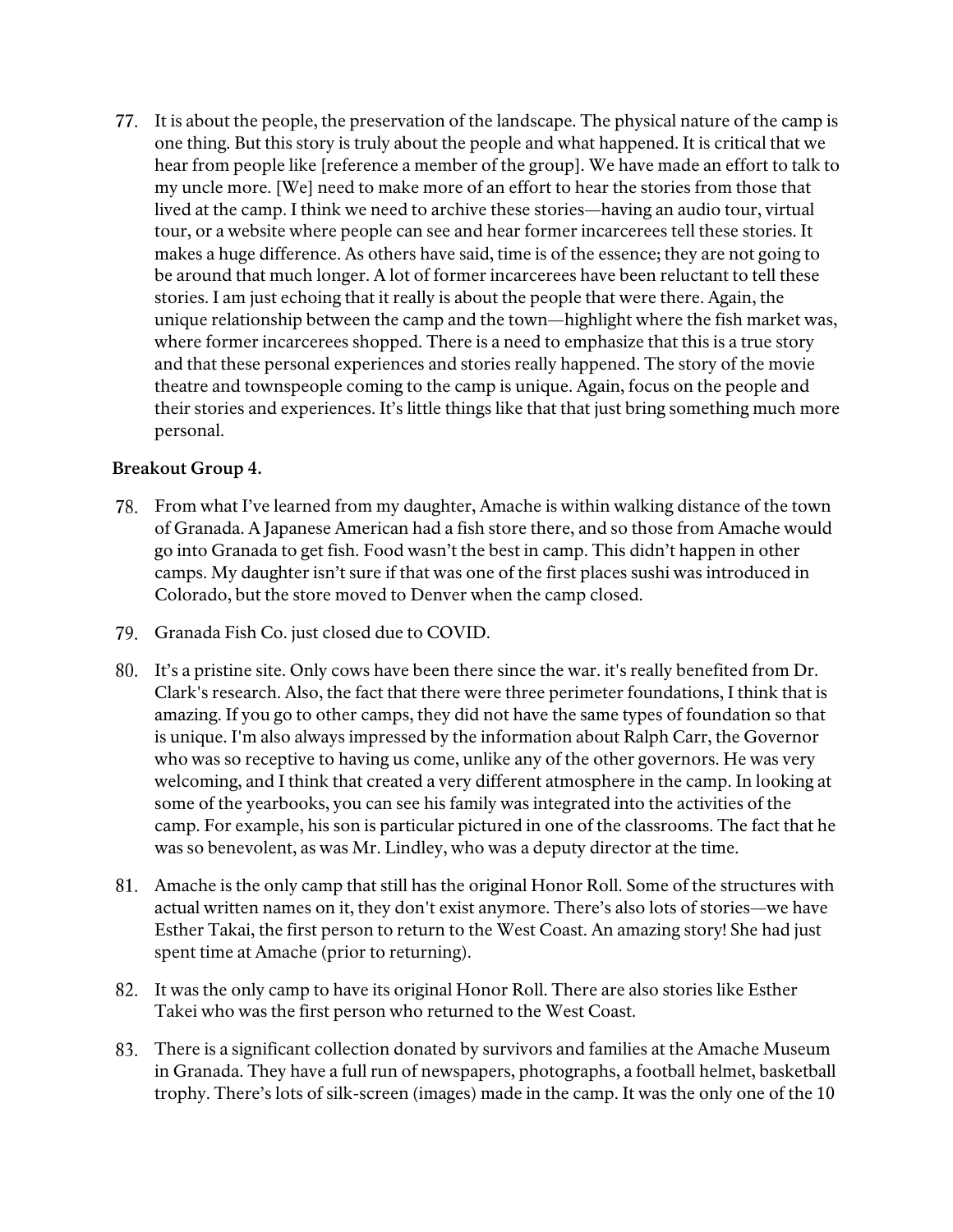camps to have that. John Hopper would be happy to have them be part of an NPS collection. Donors hoped that they will be part of a future collection. Bonnie Clark oversees thousands of artifacts from the site, which are managed to NPS specifications. They also have a robust digital database that can be used by the site. John Hopper calls it a turnkey site. Significant collections have been analyzed and are in good shape.

# <span id="page-14-0"></span>**What do you think differentiates Amache from the other nine Japanese American incarceration camps?**

### **Breakout Group 1.**

- 84. Besides being the only camp that was built on private land, the building themselves are all different. Amache had a composition wall. It looked good from a distance, but you could kick a hole through it. We were on a hillside, also the only camp like that. People could see Amache from Hwy 50. A reporter wrote about us—that's how the term Camp Amache came about. Reporter said that Amache was like a YMCA camp and implied we were being treated well. That's why it shouldn't be called Camp Amache. It was unfortunately used in the museum. You should recreate one part of it to show how confined people in Amache were. Don't only focus on what people did to improve it, show the confinement and the poor living conditions.
- 85. Ralph Carr and people of CO being in support of receiving Japanese Americans into their state was unusual (very few did that; [the] only other was governor of Minnesota). There was also an outside demand for farm labor, which should be discussed and what that brought to the local farming community.
- 86. There should be an emphasis on not just Carr but also John Hopper and the town of Granada. They made an enormous effort that shows a certain amount of municipal pride in trying to preserve their history. This should be emphasized in [the] report/study.
- 87. Manzanar does a great job of talking about layers of history, which resonates with different sectors of the community at different points in time. It should be possible to capture all those layers—before, during, and after the war.
- 88. Each of the camps had its own personality to a certain degree. In each place the core unifying themes are expressed differently. The environment, political environment, etc. influenced this. What kinds of stones were available would influence what people could use, how they adapted to camp life. With Amache being so far east, that's also unique. It's outside of the former Exclusion Zone and would attract a different set of visitors than the sites on the west coast. This expands who has exposure to the story/history.

### **Breakout Group 2.**

89. In speaking about the Governor, he had a plan to bring in the best teachers so that the students' education was not interrupted and [he] worked to get people out of the camp and resettled as soon as possible.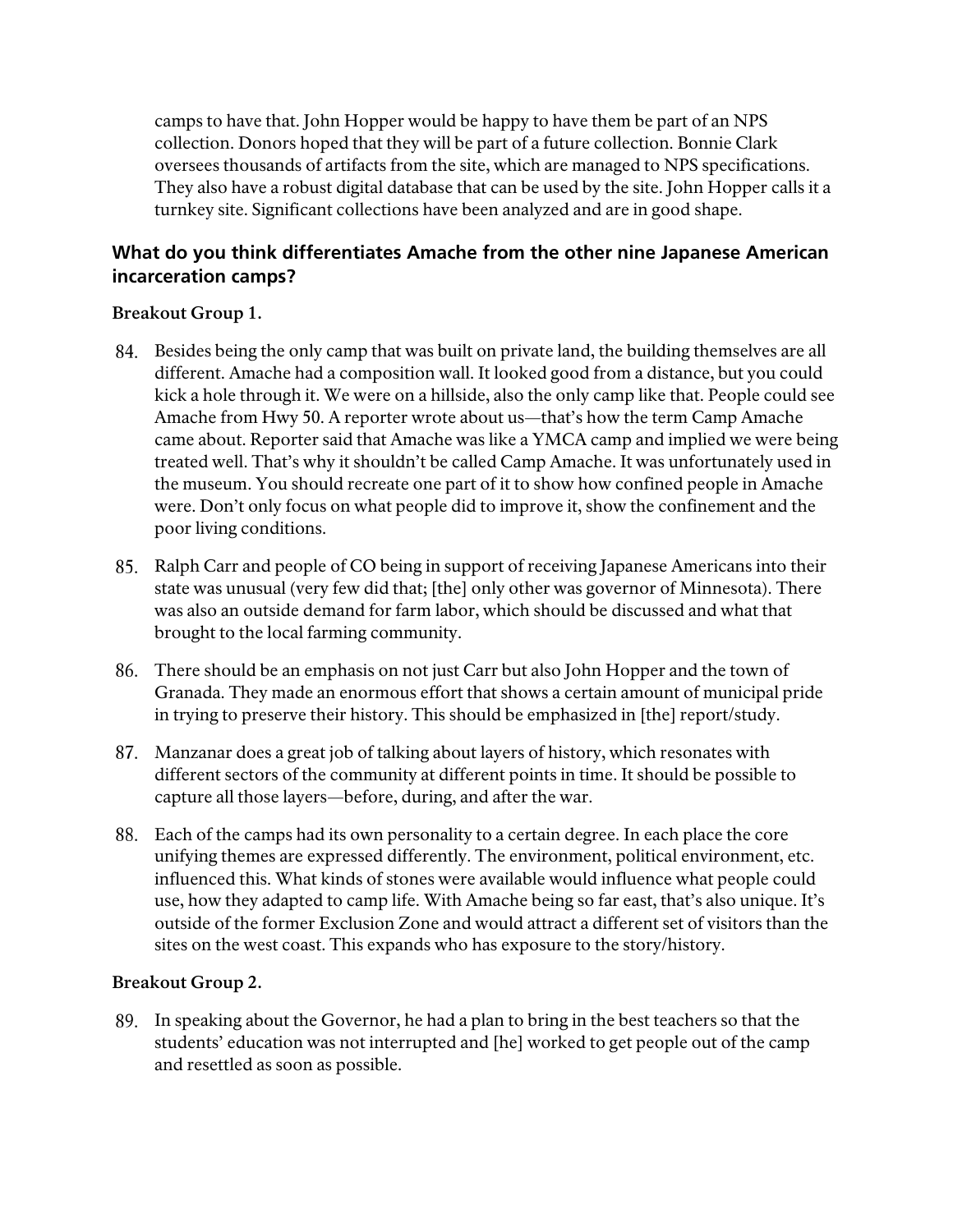- 90. Director Lindley was spoken highly of by quite a few internees and (how it was) good to have him as a director.
- 91. Amache was the only site that was all on private land. There were actually about 300 local families displaced. Californians were displaced moving into Amache, but local townspeople were displaced because of the placement of the site. Amache has about the same amount of [archeological resources] as other sites. There's actually a large photo collection showing the point of view of the administrators; home movies, photos, all show the perspective of the people who lived in Amache.
- 92. The agricultural legacy is important. I grew up on a farm that my great grandparents farmed. I learned that some of the crops that incarcerees grew are still present. That connection through the years is important. One of the biggest reasons for the Japanese American resentment—[they] used that skill set in support during incarceration. Also, the connection that Mr. Hopper has with his class is invaluable. NPS—in a large urban hub is always trying to connect. There the local connection to the community is deeply rooted, beautiful, deeply blossomed.
- 93. I have seen that connection with John Hopper's student and the preservation society improve over the years. In 1984 there were cattle still grazing; grazing has since been terminated at the site. In the early 2000s, you couldn't put signs there because the cattle would knock them over. The students visiting the site to care for it has changed the relationship with the community. The students do presentations for other schools in the area. All the other sites are in the Pacific Region—none in [the] Intermountain Region. Most of the WRA sites are in the Intermountain Region.

#### **Breakout Group 3.**

**94.** Amache had the screen-printing shop that did screen printing for the U.S. Navy—this was unique. Other camps may have had some printing for camp-related things (high-school programs), but they were there at Amache for the Navy. They are the only camp that had this, making it unique. There are lots of examples of some of the Navy items and other camp-printed items. My father has one that was donated by someone—there were invitations to dances ([I] think this has been donated to the museum at Amache). The fact that they had concrete foundations is unique; the part that makes it impressive is that you don't have to guess where it is by looking at a map. You can go to Amache and stand inside my father's barrack, can go into the Mess Hall and see where my dad ate lunch and dinner. The roadways are all still there. I think this is unique. The other thing that differentiates Amache is that people who live in the middle of country can visit, see, and learn about what happened and better understand this part of our history. Amache is more accessible to visitors in the middle of the country; [it] can be accessed by so many more people from different states. It sits on a major highway, has a sign that informs people there is something to see here. It is an important part of Colorado history and a part of the history that locally they are willing to say this happened here and we want to tell you about it. We need to make sure that we have all of this available for people to see and that it does not go away and does not become a footnote.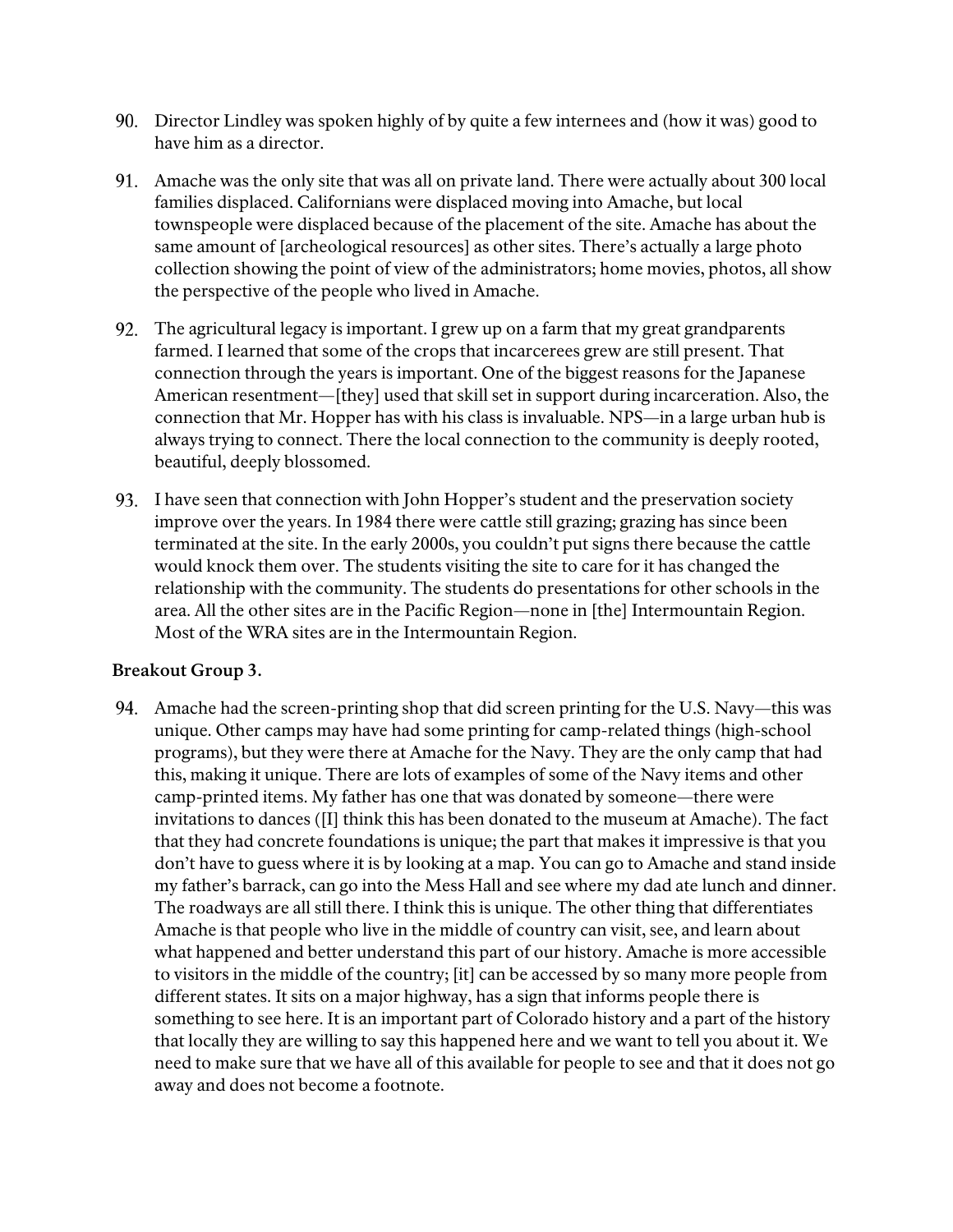- 95. The name itself, because it's not an official government, named after a local Indian princess. Everybody knows about the history of the name Amache.
- 96. The official name was Granada Relocation Center. The town of Granada was receiving the mail for the camp; as a small town, they couldn't handle all the mail. The camp established its own post office; they named it after a local Native American princess named Amache. So, that's how we got the name Amache, and we use it, but that is not the real name.
- 97. The concrete foundations allow you to truly see it and feel it. You can walk around and feel it more so than just 'over there, that used to be that' sort of experience. The scale of knowing how the camp was laid out, where the school was, the hospital, etc. You can see the foundations on Google Maps—[I] could see where I was and find my way to the hall I wanted to visit. I don't think any of the other camps had anything at all like that.
- 98. The incredible preservation, to still be there after seventy years. I was unaware that other camps didn't have concrete foundations. I feel that someone who knows all the other camps would be great to answer this question. Someone who knows all of the other ones and then learns about Amache may be able to provide insight. I'm married to a man who grew up in Colorado, and his father fought in the war for the U.S., and his father grew up on a farm that is about an hour from Amache. While my mom was in the camp in Colorado, his father was in Asia, fighting. Over 30 years ago I went to Amache for the first time even through there were no barracks or signs there, the cement foundations were still there. As soon as I got there, and on them, I knew what I was standing on. Even before some of the objects were reconstructed or brought back to the site, the foundations were still there.
- 99. It is truly a special and unique place. I worked on a bunch of other camps and it's really rare to be able to know exactly, to go exactly to that spot.
- 100. There were different types of walls used at Amache; [they] did not use the black tar paper that other camps had. Amache had a lighter brown color, slightly different texture. Amache also has the historic original water tank. It is a landmark. It was donated back to the site (the legs are new, but the tank itself is the original tank that was there). You can see it for miles; look for the giant checkerboard water tank and you'll be on your way to Amache.
- 101. The cemetery still has the original stone that they had built the protective building around because of the weather. It says a lot about the area and the farmers and the other citizens of the area that it was not vandalized or stolen. People understood that this was a cemetery and an underlying respect for this site; it says a lot that farmers and other citizens of the area that it was not vandalized and it was not stolen. Completing the cemetery project was an early goal to ensure we were respecting those who passed away at camp, people who volunteered, and also who died overseas. There is a 3-part piece: a wood board that has names on it (JANM). There is concern about bringing back the wood piece—potential for vandalism or theft.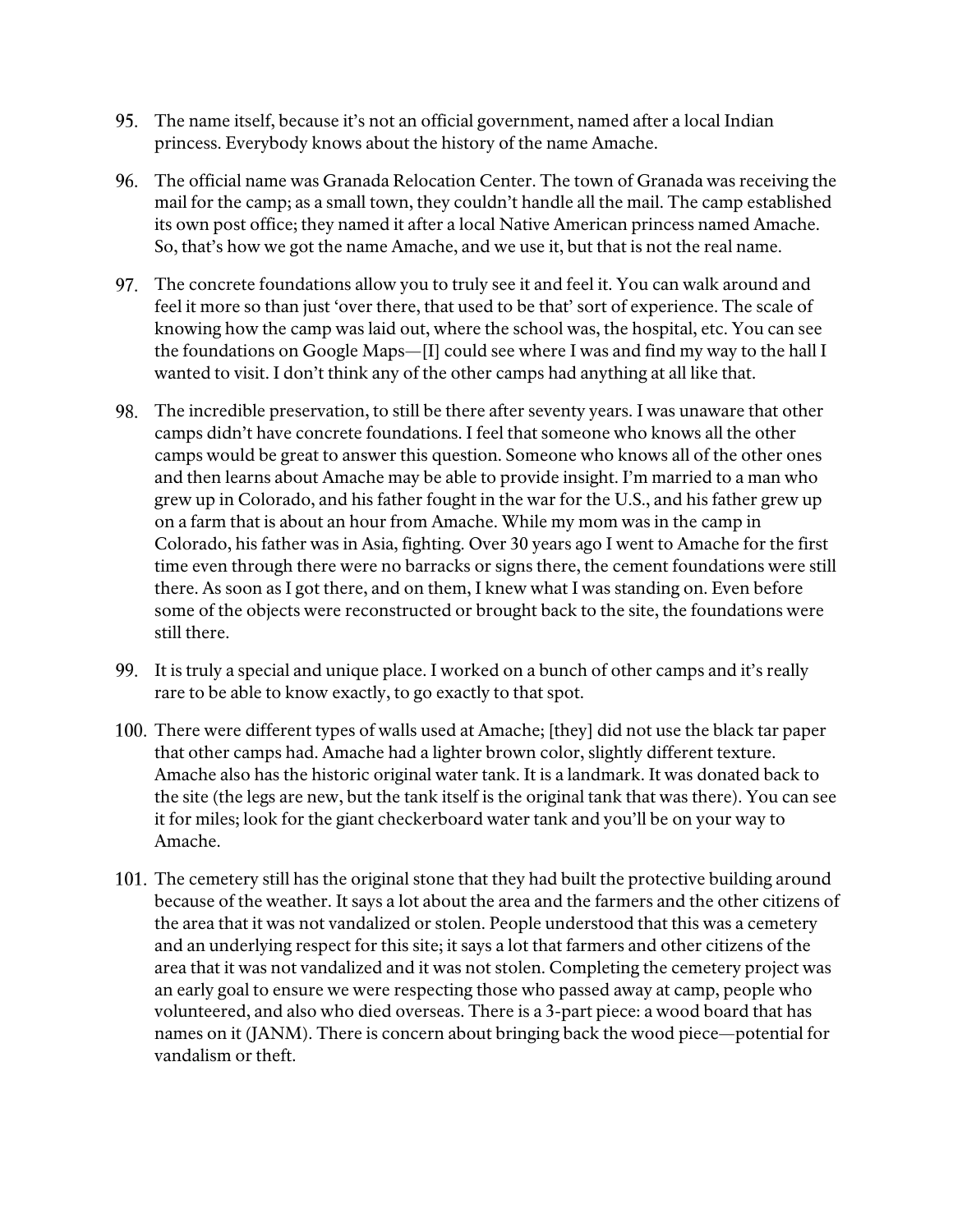### **Breakout Group 4.**

- 102. I was stunned to hear that people dug below the concrete foundations to make the darkroom. Does anyone know more about that?
- 103. That's one of the things that makes Amache unique. The way the foundations were built, people could pick up the brick and dig holes underneath to stash things. It was Jack Muro that made the underground unit with a dark room. His photos are part of the Japanese American National Museum collection. They have been digitized by Gary Ono, who is an Amache survivor.
- 104. What was unique about Amache: there are baseball fields providing recreation, physical fitness, and socialization—that indicates resilience. There were also other structures, a coop was there, a separate postal building (full structure, which was opposed by locals), the cemetery, the unique silk-screen printing shop, which recorded the culture of Amache. [There] was also the Governor, that allowed the incarcerees to go out of the camp to farm. And they were able to earn revenue and bring back things to build up the camp.
- 105. Amache was the "model" camp for the Feds—to check up on "camps." Officials only had to travel halfway across the U.S. Not only were there concrete foundations, but the barracks had different outside walls from every other camp. Agriculture and livestock were also part of camp so could show how self-sustaining camps were. Dr. Bonnie Clark's collection, and (the work of) John Hopper and his students. I'm not sure how many camps have that kind of research.
- 106. Also important are the churches, cultural activities, committees formed, and the special foods that were grown to make meals that would suit diets and taste.

### <span id="page-17-0"></span>**Do you have any other ideas or comments you would like to share with us?**

- 107. It's very important that the NPS consult John Hopper on all that they do. John initiated the preservation of Amache when he first came to teach at Granada High School. He founded the Amache Preservation Society (high-school club), and they were the ones who raised interest in preserving Amache. Former inmates did the same from a distance, but not like what John did.
- 108. In 2018 I was in Granada volunteering with [the] field school. John Hopper is supportive of the NPS coming in because of the economic depression in Granada (really impoverished area). Even a few full-time jobs would be a huge improvement for them. He recalled when a listeria outbreak was traced back to one of the farms in Granada—he subsequently lost 50% of the high-school student population as all the laborers left. He can point out houses that are abandoned, those who are unemployed.
- 109. I'm concerned about the proposed meat-packing plant. Because it's an impoverished area, if we can offer alternatives to something like that in the long run, it would be better for the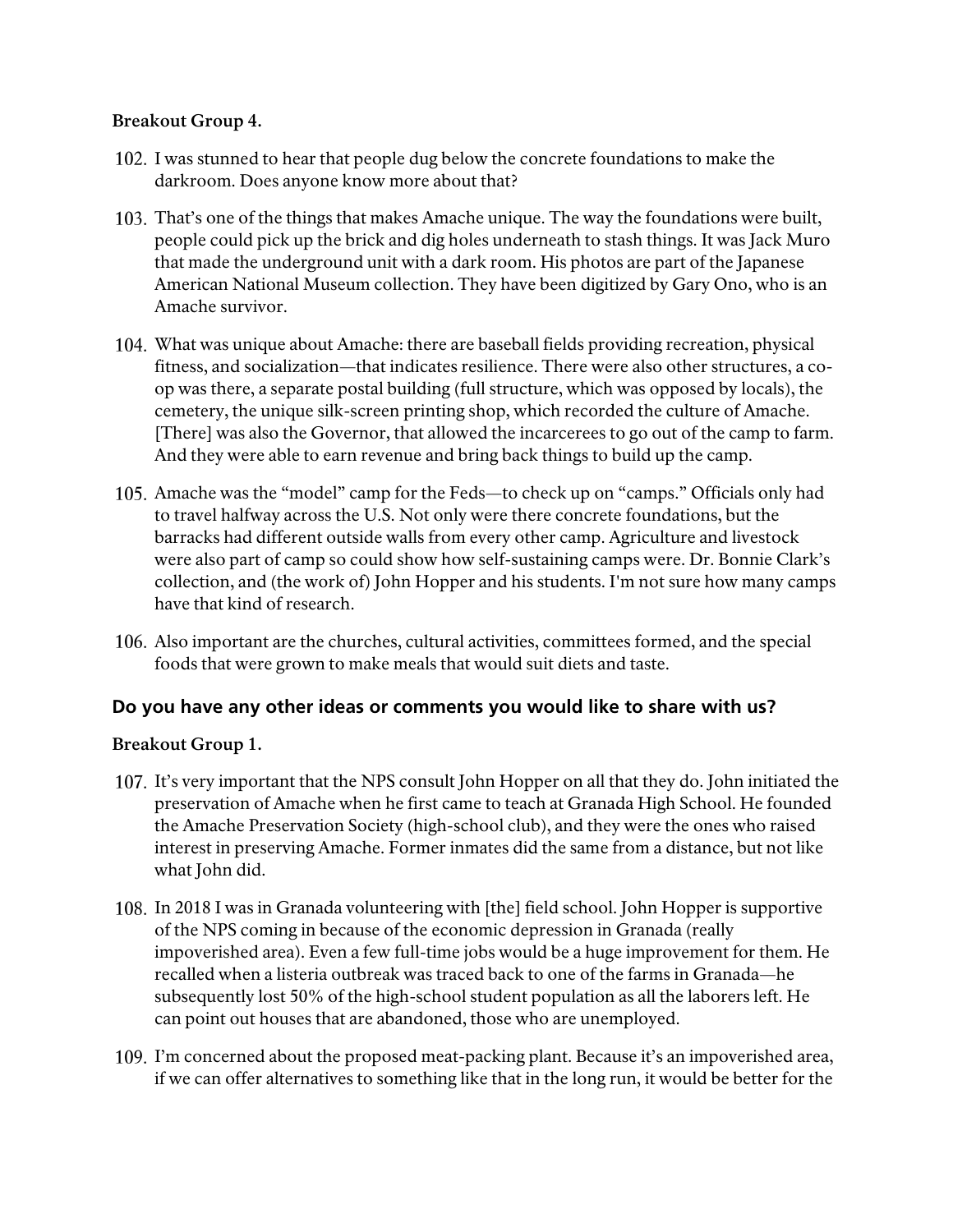environment and workers (especially. in the COVID era). It would be a better type of employment than working in something like a meat-packing industry.

- 110. There are opportunities in the proximity of Amache to town and linkages to Newman's Drugs and the Fish Market. It'd be great if we could make it to where people could be brought through Granada. If there was something that orients people to Granada, that would also help the town. This could help the site be something benefiting the town and not taking something away.
- 111. [I] agree 100% about all John Hopper's work. My family donated a number of items to his museum already. It really is about funding and I'm hoping that with this movement, Amache could be made more into than just a National Historic Site. Getting NPS involved brings the hope that there could be more funds available. I also have met Bonnie Clark who works there each summer. Opportunities like this make me feel hopeful that these sites, including Amache, will not be forgotten.

#### **Breakout Group 2.**

No additional comments

- 112. Some are not aware that this (meeting) is happening. I'm trying to talk with others so they can fill out the answers and submit responses. I'm running across people that were babies, so they were born in camp but they have no personal experience themselves. Some of them have tried to speak to their parents and their parents felt like they could not talk about it because it is too emotional. They have this pain that, obviously, the parents had experienced and the children know nothing about Amache. When preserving Amache, this allows them to start to understand their own history and they can go there, and they can find out things. They can listen to other people's stories and understand things. I think that's really important, but it's also important for people that are not Japanese American to be able to learn about this. This is not just a Japanese American thing. This is an American thing and people need to experience the site and understand the history and the story. Not to get political, but parents of the border, you know, it was a lot of Japanese Americans were very involved with protesting and writing letters and talking about it because it felt really close to something that their families have experienced. Having Amache as part of the NPS would be wonderful for the site, but also for the country. It'd be great to be able to visit this site in the middle of the country.
- 113. My family were farmers just north of Denver during the war. I did not talk to them about their reaction to having Japanese Americans relocated to their state. I don't know if they were immune to the effects of the war. I'm sure they were not; but certainly were not affected as much as those that were relocated. I don't know if there is a place for their stories on how they felt about it, knowing that there were people just like them being forced from their homes, loaded on the train, and put in camps. When they, themselves, were just living as normal a life as it could be.